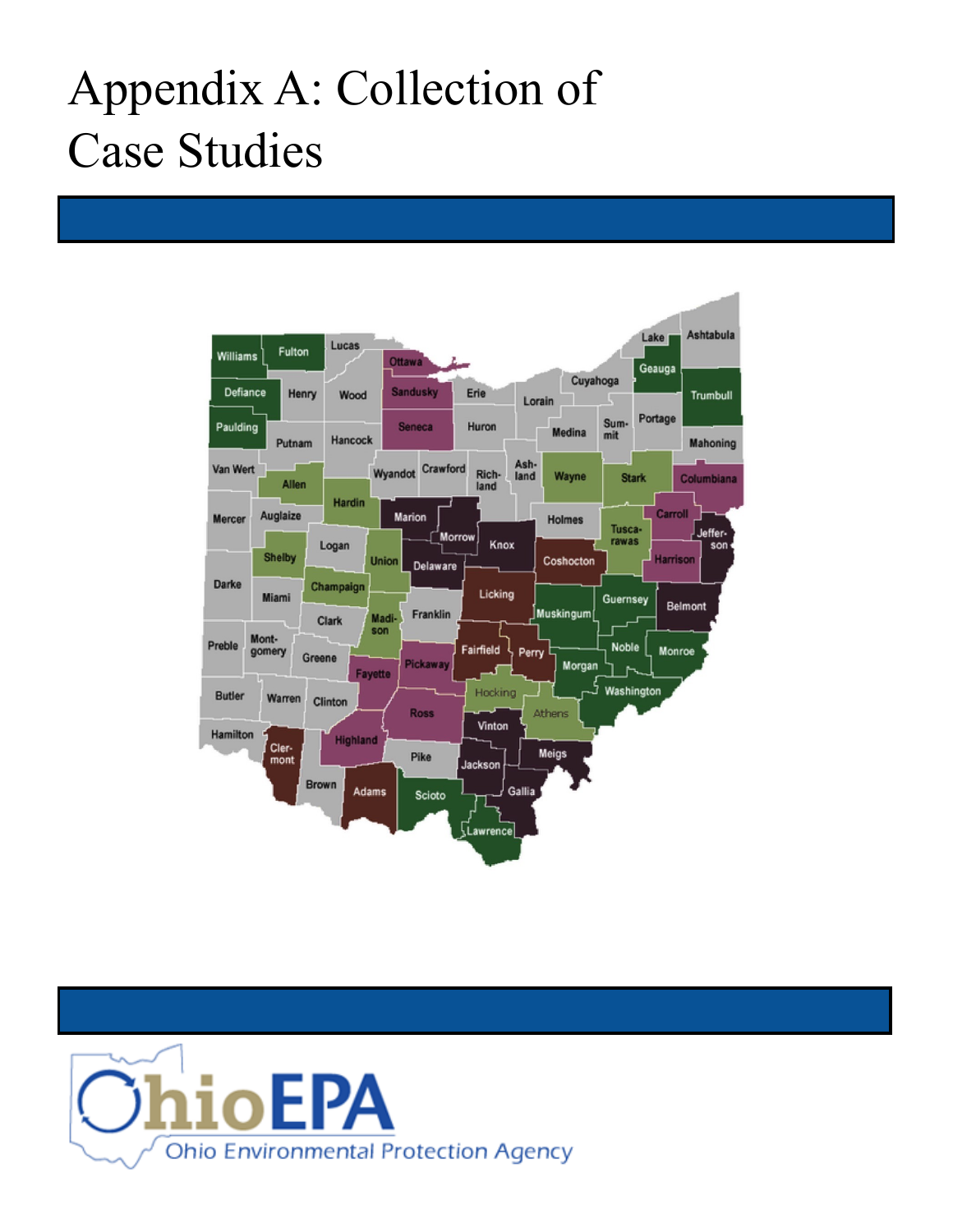## **Guide to Model Program Case Studies**

Solid Waste Management Districts (SWMDs) are responsible for providing a solid waste management plan. Each plan will provide a detailed outline of the outreach and marketing plan that the SWMD will implement to achieve Goal 4 of the 2009 State Plan.

A SWMD will have the option of developing its own outreach programs and/or selecting programs from a compilation of programs that will be developed by Ohio EPA. This compilation will consist of outreach and education programs that have successfully resulted in changing reduction and recycling behavior. These "model" programs will be programs that have been implemented by other SWMDs in Ohio, and the implementing SWMD has information documenting the success of the program. By providing these programs as models, Ohio EPA has determined that these programs meet the requirements of Goal 4 provided the programs are implemented effectively. Although these programs can meet the requirements of Goal 4, ensuring success will mean that the SWMD will need to adapt the program to that SMWD's specific local circumstances.

The purpose of the compilation of model programs is to simplify the solid waste management plan preparation process by giving SWMDs the ability to select proven programs rather than research and develop new programs.

All SWMDs will retain the ability to develop their own outreach programs, and no SWMDs will be required to implement any model programs. Regardless of whether a SWMD develops its own programs or selects programs from the compilation of model programs, development and selection of programs will occur within the context of the best practices.

## **Social Marketing**

In the 2009 State Plan, the Ohio EPA directs SWMDs and Authorities to implement programs that do more than create awareness about recycling. Instead, the Ohio EPA wants programs that focus on changing behavior. To do this, the Ohio EPA encourages SWMDs to use an approach called social marketing. Social marketing is a behavior-changing method that merges the fields of psychology and marketing. Just as marketing uses a variety of outlets to sell a product, social marketing uses marketing principles to persuade the target audience to change behaviors, develop new attitudes, or believe new ideas. A category of social marketing that is becoming more prevalent throughout the environmental field is community-based social marketing (CBSM).

The CBSM process involves 5 steps in order to be successful:

- 1. Select a behavior;
- 2. Identify the barriers and benefits to the selected behavior;
- 3. Develop strategies to eliminate the barriers of the selected behavior;
- 4. Pilot and monitor the strategies; and
- 5. Implement and monitor successful strategies on a broad-scale.

Within the CBSM process, there are certain strategies that have been proven to be successful. These strategies include commitments, communication, convenience, incentives, prompts, and social norms and diffusion.

- $\triangleright$  Commitment: An agreement to perform the desired behavior.
	- o Examples:
		- Pledge cards and online pledges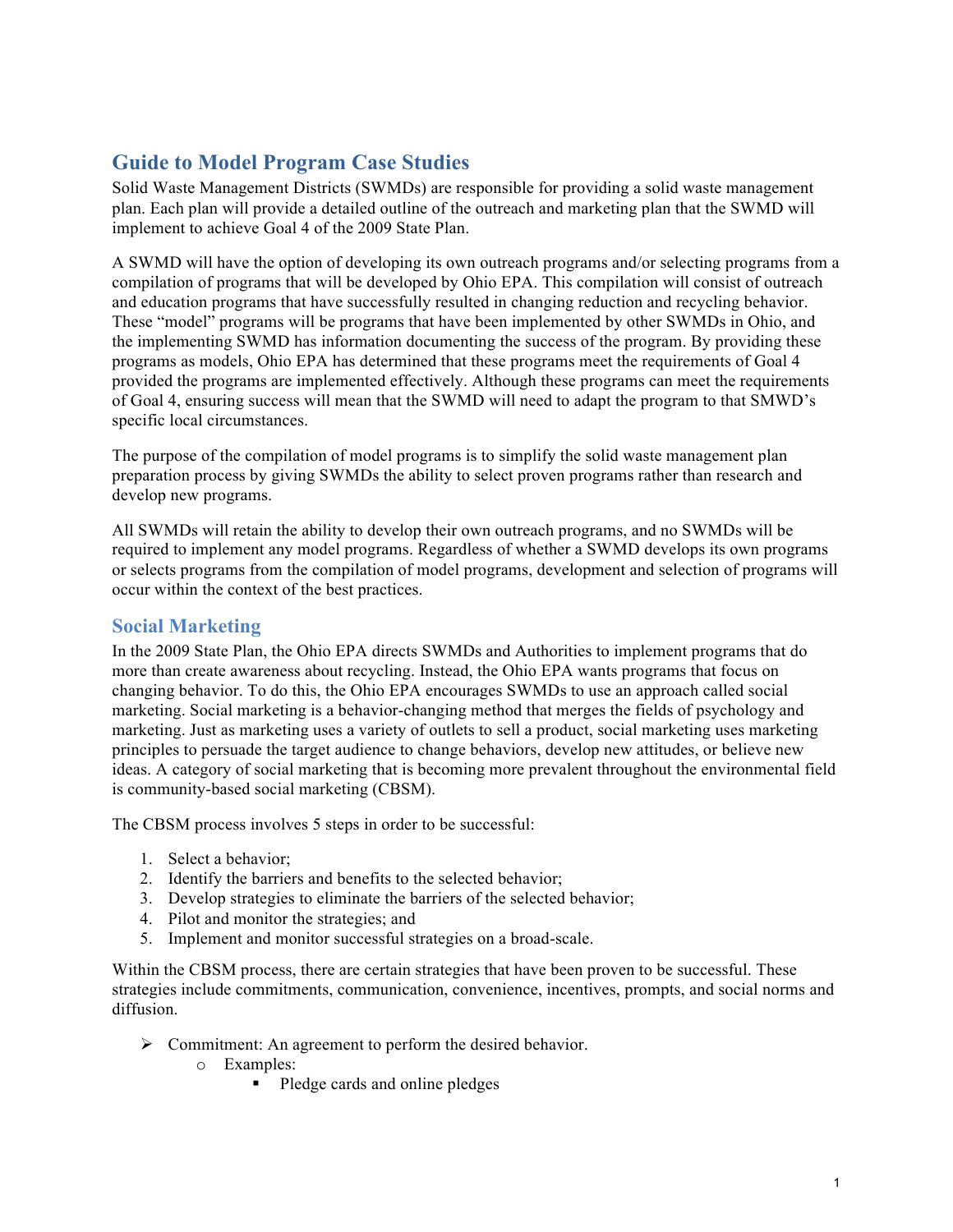- $\triangleright$  Communication: essential to convey messages that are simple, memorable, consistent, and frequently used.
	- o Examples:
		- Newsletters and social media
- $\triangleright$  Convenience: making the behavior as accessible as possible.
	- o Examples:
		- Free recycling bin delivery and manicured drop-off sites
- $\triangleright$  Incentives: a reward for performing the desired behavior.
	- o Examples:
		- Pay-As-You-Throw and competitions
- $\triangleright$  Prompts: messages that remind people to act in certain way. A prompt must be displayed at the site that the behavior occurs in order to be successful.
	- o Examples:
		- What to recycle magnets, stickers or posters
- $\triangleright$  Social norms and diffusion: Social norms are behaviors widely accepted within a community, while social diffusion is the manner in which those behaviors are spread throughout the community.
	- o Examples:
		- "We Recycle" window decals and bin stickers and public displays of citizens recycling

## **Case Study Introduction and Terms**

The case studies have been compiled based off of various model program categories. These categories and case studies have been identified after extensive research and investigation. The idea behind these case studies is to provide examples of programs that can help achieve the goals of the State Plan. Each case study has the following information included:

- $\triangleright$  **Target Audience:** The target audience category identifies the people that the program is focused towards. The category may also identify secondary groups that could also be affected by the program.
- Ø **Social Marketing Strategy:** The social marketing strategies that the program pertains to are listed here (See above section for strategies). This category may not be used for each case study.
- Ø **Goal/Objective:** The Goal and Objective category identifies the purpose of the program and why a SWMD would implement it.
- Ø **State Plan Goal:** The State Plan Goals that the program pertains to are listed here.
- Ø **Summary:** A brief overview of the program and what it entails.
- Ø **Barriers to Desired Behavior:** The barriers to desired behavior are referring to the barriers of the selected behavior (first step of CBSM).
- Ø **Barriers with Implementation:** The barriers with implementation are those obstacles that can be encountered when carrying out a program.